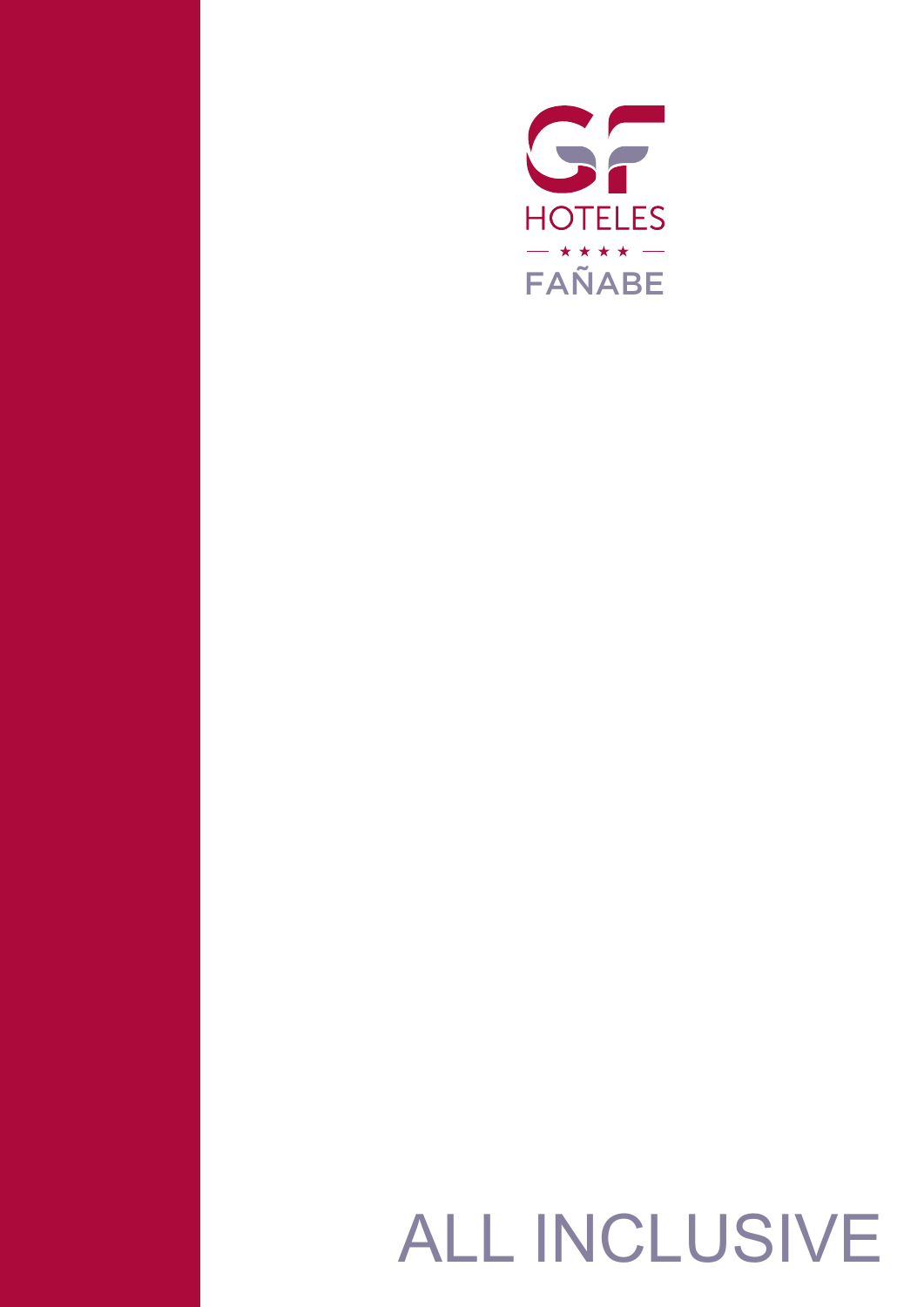The All-Inclusive service starts at 8:00 and finishes at 24:00.

### **1. Identification**

GF Fañabé Hotel will identify AI clients with a bracelet.

Only two drinks per person may be ordered at any one time.

Hotel will not serve drinks to present external guest or guest having a different board basis Drinks will not be served to take outside the Hotel.

# **2. Restaurant**

**Breakfast:** from 8:00 to 10.30 in "Restaurant Buffet Adeje".

**Lunch:** from 13.00 to 15.00 in "Restaurant Buffet Adeje".

Clients can have a picnic if they reserve one day in advance before 20.00.

**Dinner** from 19:00 to 22:00 in "Restaurant Buffet Adeje". Booking required!

Drinks included at lunch and dinner in "Restaurant Buffet Adeje".: water, juices, soft drinks, Dorada beer (also non-alcoholic), white wine, red wine and rose wine (house wine). A discount of 40% will be applied to any other drinks you order from the Restaurant list.

# **3. Pool Bar**

From 10.30 to 19.00. Selection of drinks, ice creams, fruits, cold cuts... From 12:30 to 16.30 Chips, burgers, pizza... (**please check the menu**).

# **4. Solarium Bar**

From 11.00 to 18.00

# **5. Bar "Salon"**

From 9.00 to 24.00. The All-Inclusive drink-list(QR – Code): some of these drinks may be subject to supplements. From the end of dinner to the end of the night (12pm), sandwiches are available in the Bar Salon.

During the schedules stated above, the client will have access to all the drinks and ice cream (corresponding to All Inclusive board).The client will be given a menu stating the drinks included in the AI board as well as the rates for the other drinks (not included in the AI board), in case the client wishes to drink something which is not mentioned on the AI list.

Drinks are served by the waiters on tables, in the Restaurant and Bars.

**6. WIFI – Internet:** free and available in the whole hotel.

- **7. Sports:** Animation program.
- **8. AI not included:** safe, minibar and telephone.

# **9. All Inclusive List:**

**The Hotel Management reserves the right to make changes without notice.**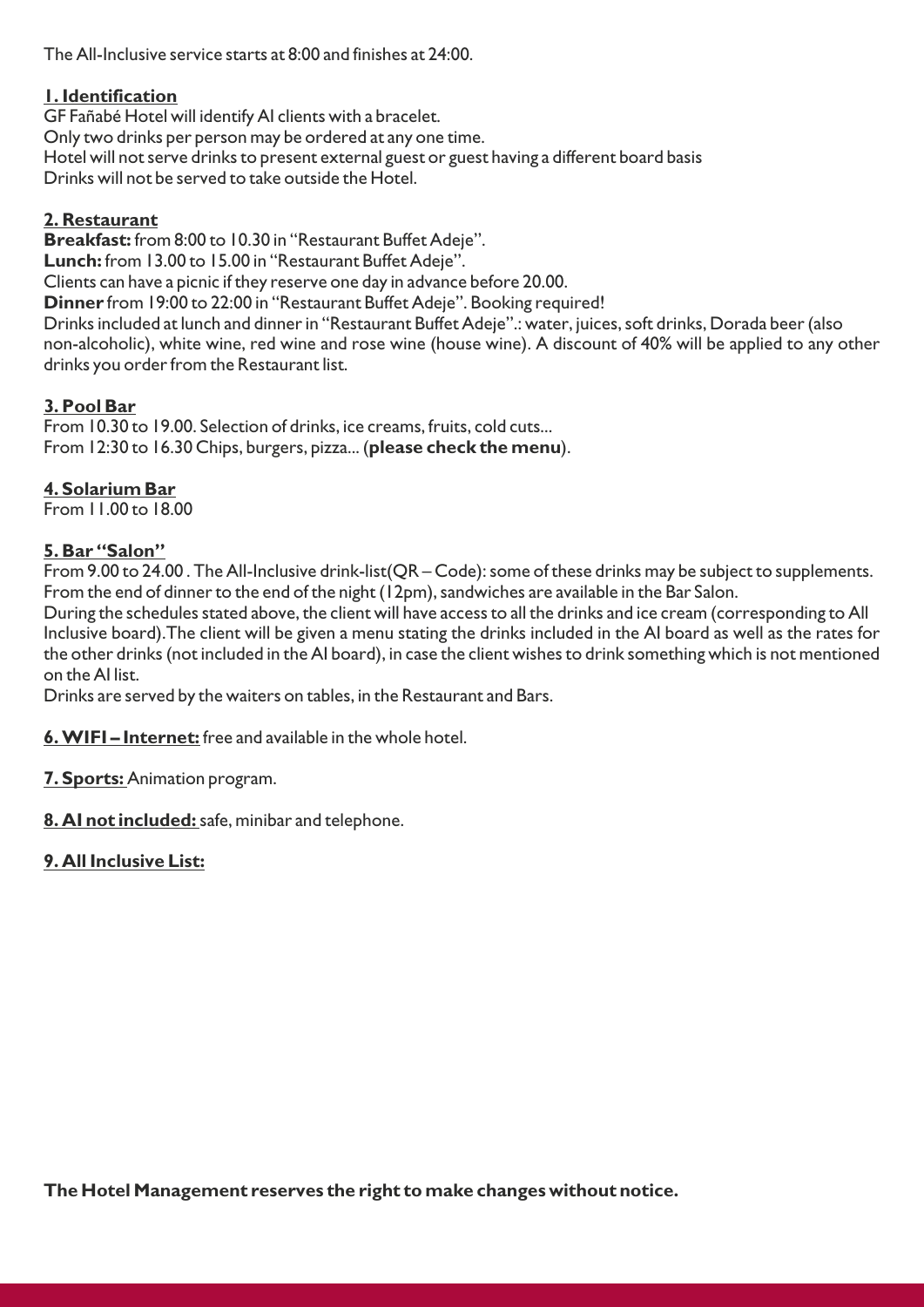# **RON**

HAVANA CLUB 7 AÑOS HAVANA CLUB 3 AÑOS CAPITAN MORGAN SPICE GOLD 2,70€ CAPITAN MORGAN **BRUGAL BACARDI CACIQUE** PAMPERO SANTIAGO DE CUBA  $AÑEIO$  2,80€ **GUAIIRO BLANCO** GUAIIRO DORADO AREHUCAS BLANCO AREHUCAS DORADO

# **RON ESPECIAL**

ZACAPA XO 9,30€ SANTA TERESA 1796 MATUSALEM 15 AÑOS BACARDI 8 AÑOS CACIQUE 500 GRAN **RESERVA** 

# **WHISKY**

BELL<sup>'S</sup> BALLANTINES 0,00€ KIR J. WALKER ROJO 3,00€ 100 PIPERS **CUTTY SARK** WHITE LABEL

# **WHISKY ESPECIAL**

 $18B$  15  $A\tilde{N}OS$ **I. WALKER NEGRO** CHIVAS REGAL JAMESON 3,60€ DIMPLE **FOUR ROSES JACK DANIEL'S** CANADIAN CLUB

# **GINEBRA**

**BEEFEATER** GORDONS LARIOS

J&B 3,00€ MOJITO 3,60€ DYC 0,00€ MOJITO DE FRESA 3,90€ MARTIN MILLER  $2.90f$  HENDRICK´S 4, 2.70€ BOMBAY SAPPHIRE 3. PUERTO DE INDIAS 3.  $2,70€$  TANOUERAY 3,  $2,90\epsilon$  BROCKMAN 4,000  $2,70 \in BULLDOG$  4,  $2,70€$  TANOUERAY 0'0 3,  $2,60€$  MACARONESIAN 3,  $2,60€$  BOMBAY ORIGINAL 2, SLOANES 5, **COCTELERÍA CON 0.00€ ALCOHOL**  $0,00€$  GF FAÑABÉ 4,  $0,00€$  MARGARITA 3, TOM COLLINS 3. WHISKY SOUR 3,  $9.30f$  PIÑA COLADA  $0.006$  $7.70\epsilon$  CAIPIRINHA 3, 4,40€ BLACK RUSSIAN 0,0  $4.10f$  WHITE LADY 3, DRY MARTINI 3,  $3.70\epsilon$  CANARIAS  $3.90\epsilon$ DAIOUIRI 3, TEOUILA SUNRISE 0,000  $2.80\epsilon$  SEX ON THE BEACH 0, KIR  $0,00€$  $3,00\in$  KIR ROYAL 0,  $2.80€$  GINGER 43 4,200€ 2,90€ APEROL SPRITZ 3, 0.00€ PASSION COCTEL 3, MOIITO DE MANGO 3, COSMOPOLITAN 3,  $4.10\epsilon$  LONG ISLAND ICE TEA 0.  $4.10\epsilon$  BRANDY SOUR 3, 4,20€ AMARETO SOUR 3. **CERVEZAS/SIDRA**  $3.10\epsilon$  DORADA 0,0 3.90€ CERVEZA SIN ALCOHOL 0,  $3,10\epsilon$  SAN MIGUEL 1. HEINEKEN 2,006  $CA\tilde{N}A$  0,000€ 0,000€ 0,000€ 0,000€ 0,000€ 0,000€ 0,000€ 0,000€ 0,000€ 0,000€ 0,000€ 0,000€ 0,000€ 0,000€ 0,000€ 0,000€ 0,000€ 0,000€ 0,000€ 0,000€ 0,000€ 0,000€ 0,000€ 0,000€ 0,000€ 0,000€ 0,000€ 0,000€ 0,000€ 0,000€  $0.006$  JARRA  $0$ ,  $3.006$  BUDWEISER 2,  $0.00€$  STONGBOW CIDER 2,65€

# **VINOS BLANCOS**

| 80€ VIÑASOL 18,75CL             | 2,20€  |
|---------------------------------|--------|
| 50€ SAN VALENTÍN 18,75CL        | 2,20€  |
| 60€ COPA VINO BLANCO CASA 0,00€ |        |
| 60€ BOTELLA VINO BLANCO         |        |
| 00€ CASA                        | 0,00€  |
| 20€ SAN VALENTÍN 37,5CL         | 4,60€  |
| 30€ VIÑASOL 37,5CL              | 4,60€  |
| 60€ VIÑASOL 75CL                | 8,60€  |
| 50€ SAN VALENTIN 75CL           | 8,60€  |
| 10€ PRESAS OCAMPO SECO          | 8,90€  |
| <b>FAUSTINO VII</b>             | 8.80€. |

# **VINOS TINTOS**

| 10€        | SANGRE DE TORO 18,75CL $2,70$ € |        |
|------------|---------------------------------|--------|
| 60€        | <b>CORONAS</b>                  |        |
| 60€        | CRIANZA 18,75CL                 | 2,80€  |
| 60€        | <b>ALTOS IBERICOS</b>           |        |
| 00€        | CRIANZA 18,75CL.                | 2,60€  |
| 60€        | BOTELLA VINO TINTO CASA0,00€    |        |
| 00€        | COPA VINO TINTO CASA            | 0,00€  |
| 50€        | SANGRE DE TORO 75CL             | 8,70€  |
| 60€        | SANGRE DE TORO 37CL             | 4,70€  |
| 80€        | <b>ALTOS IBERICOS</b>           |        |
| 60€        | <b>CRIANZA 75CL</b>             | 8,80€  |
| 00€        | <b>FAUSTINO VII 75CL</b>        | 8,90€  |
| 60€        | PRESAS OCAMPO 75CL              | 9,30€  |
| 00€        |                                 |        |
| 00€        | <b>VINOS ROSADOS</b>            |        |
| 00€        | TORRES DE CASTA 18.75CL 2,00€   |        |
| 20€        | <b>BOTELLA VINO ROSADO CASA</b> |        |
| 60€        | 0,00€                           |        |
| 60€        | COPA VINO ROSADO CASA0,00€      |        |
| 90€        | PRESAS OCAMPO ROSADO 0,00€      |        |
| 90€<br>60€ | <b>FAUSTINO VII</b>             | 0,00€  |
| 00€        | <b>CAVAS</b>                    |        |
| 50€        | CODORNIU N.P.U.                 | 26,00€ |
| 50€        | CODORNIU SEMISECO               | 18,00€ |
|            | CODORNIU EXTRA SECO             | 18,00€ |
|            | <b>BENJAMIN</b>                 | 3,40€  |
| 00€        | COPA CAVA                       | 0,00€  |
| 00€        | CAVA CASA BOTELLA               | 0,00€  |
| 90€        |                                 |        |
| 00€        | <b>CHAMPAGNES</b>               |        |
| 00€        | <b>DON PERIGNON</b>             | 99,00€ |
| 00€        | <b>MOET CHANDOM</b>             | 54,00€ |
| 05€        |                                 |        |
| 65f        |                                 |        |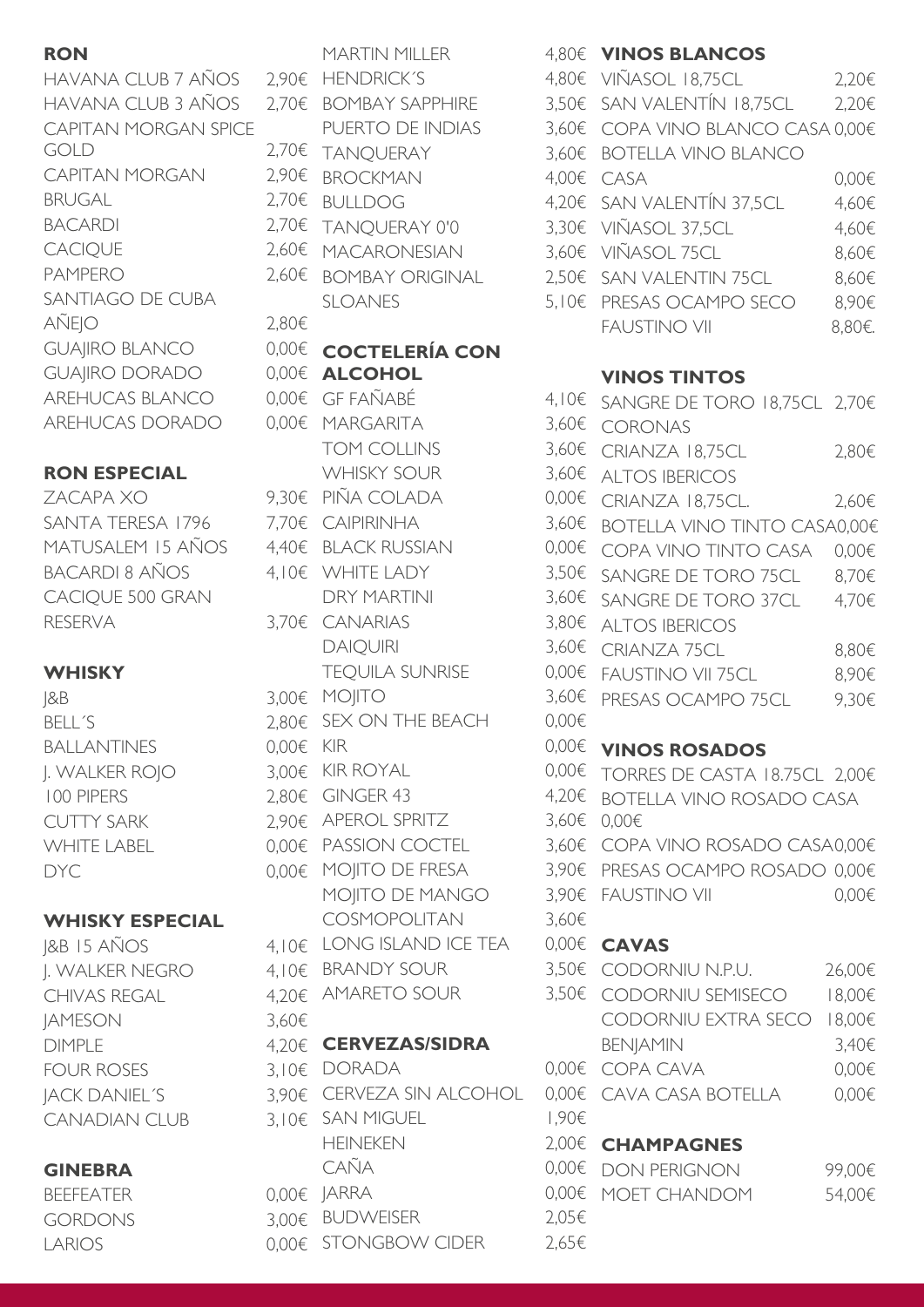| <b>SANGRÍAS</b>                        |            | <b>COCTELERÍA FROZEN</b>           |                | <b>DIGESTIVOS</b>                    |
|----------------------------------------|------------|------------------------------------|----------------|--------------------------------------|
| SANGRÍA DE VINO 1/2L                   | 0,00€      | MARGARITA FROZEN                   |                | RAMAZOTTI                            |
| SANGRÍA DE VINO IL                     | $0,00 \in$ | DE FRESA                           | 3,90€          | <b>JÄGERMEISTER</b>                  |
| COPA SANGRÍA DE VINO 0,00€             |            | MARGARITA FROZEN DE                |                | <b>UNDEMBERG</b>                     |
| SANGRÍA DE CHAMPAGNE I/2L              |            | <b>MANGO</b>                       | 3,90€          | <b>GRAPPA</b>                        |
| 5,70€                                  |            | DAIQUIRI FROZEN DE FRESA3,90€      |                | <b>FERNET BRAN</b>                   |
| SANGRÍA DE CHAMPAGNE IL<br>$10,80 \in$ |            | <b>DAIQUIRI FROZEN</b><br>DE MANGO | 3,90€          | <b>FERNET MENT</b><br><b>TEQUILA</b> |
| COPA SANGRÍA DE                        |            |                                    |                | ORUJO DE HIE                         |
| <b>CHAMPAGNE</b>                       | 3,00€      | <b>CAFÉS/INFUSIONES</b>            |                |                                      |
|                                        |            | CAFÉ EXPRESSO                      | 0,00€          | <b>VINOS GENE</b>                    |
| <b>AGUAS</b>                           |            | CAFÉ CON LECHE                     | 0,00€          | <b>TÍO PEPE</b>                      |
| <b>AGUA CON GAS</b>                    | 0,00€      | CAFÉ CORTADO                       | 0,00€          | <b>OPORTO</b>                        |
| <b>AGUA SIN GAS</b>                    | 0.005      | CAFÉ DESCAFEINADO MÁQUINA          |                |                                      |
| <b>APOLLINARIS</b>                     | $1,60 \in$ | 0,00€                              |                | <b>LICORES</b>                       |
| <b>PERRIER</b>                         | 1,60€      | CAFÉ SOLUBLE DESCAFEINADO          |                | <b>GRAND MARN</b>                    |
|                                        |            | $0,00 \in$                         |                | <b>DRAMBUIE</b>                      |
|                                        |            | CAFÉ AMERICANO                     | 0,00€          | <b>BAILEYS</b>                       |
| <b>WHISKY MALTA</b>                    |            | <b>BARRAQUITO</b>                  | $1,50 \in$     | <b>GALLIANO</b>                      |
| CARDHU                                 | 4,80€      | CARAJILLO                          | $0,00 \in$     | <b>SHOUTHEM CO</b>                   |
| <b>MACALLAN</b>                        | 5,00€      | CAPUCHINO                          | $0,00 \in$     | MALIBÚ                               |
| <b>GLENFIDDICH 15 AÑOS</b>             | 7,20€      | <b>LUBUMBA</b>                     | $0,00 \in$     | LICOR 43                             |
| <b>TODO INCLUIDO</b><br><b>BRANDY</b>  |            | <b>IRISH COFFEE</b>                | $0,00 \in$     | SAMBUCA                              |
| CARDENAL MENDOZA                       | 5,20€      | <b>KALIPSO</b>                     | $0,00 \in$     | COINTREAU                            |
| <b>GRAN DUQUE DE ALBA</b>              | 5,20€      | TÉ                                 | $0,00 \in$     | <b>ADVOCAAT</b>                      |
| <b>LEPANTO</b>                         | 4,20€      | TILA                               | $0,00 \in$     | <b>FRANGELICO</b>                    |
| <b>CARLOS I</b>                        | 3,90€      | MENTA POLEO                        | 0,00€          | TÍA MARÍA                            |
| <b>CARLOS III</b>                      | 2,40€      | MANZANILLA                         | 0,00€          | <b>BENEDICTINE</b>                   |
| <b>TORRES 10</b>                       | 3,00€      |                                    |                | <b>APRICORT BRA</b>                  |
| <b>MAGNO</b>                           |            | 3,00€ ZUMOS                        |                | <b>CHERRY BRAN</b>                   |
| <b>103 ETIQUETA NEGRA</b>              |            | 2,80€ ZUMO NARANJA NATURAL I,95€   |                | <b>CREMA MENTA</b>                   |
| <b>103 ETIQUETA BLANCA</b>             | 2,40€      | JUGO DE NARAJNA                    | 0,00€          | PONCHE CAB/                          |
| VETERANO                               |            | $0,00 \in$ JUGO DE PIÑA            | 0,00€          | <b>AMARETTO</b>                      |
| <b>EMISARIO</b>                        | $0,00 \in$ | JUGO DE MELOCOTÓN                  | 0,00€          | PACHARÁN                             |
|                                        |            |                                    |                | <b>CREMA CACA</b>                    |
| <b>COGNAC</b>                          |            | <b>BATIDOS</b>                     |                | CREMA DE WH                          |
| <b>REMY MARTIN</b>                     | 5,40€      | <b>CHOCOLATE</b>                   | 0,00€          | <b>CREMA CATAL</b>                   |
| <b>COURVOISIER</b>                     | 5,30€      | <b>FRESA</b>                       | 0,00€          | <b>MARIE BRIZARI</b>                 |
| <b>MARTELL</b>                         | 5,30€      | VAINILLA                           | 0,00€          | <b>TRIPLE SECO</b>                   |
| <b>NAPOLEON</b>                        | 5,30€      |                                    |                | LICOR DE MEL                         |
|                                        |            | <b>COCTELERÍA SIN ALCOHOL</b>      |                | LICOR DE MAN                         |
| <b>VODKA</b>                           |            | GF FAÑABE SIN ALCOHOL 3,30€        |                | LICOR DE PLÁT                        |
| <b>ABSOLUT</b>                         | $3,10 \in$ | <b>SAN FRANCISCO</b>               |                | LICOR DE MOF                         |
| <b>MOSKOSKAYA</b>                      | 3,00€      | SIN ALCOHOL                        | 0,00€          | LICOR DE CAF                         |
| SMIRNOFF                               |            | PIÑA COLADA                        |                | LICOR DE MOI                         |
| <b>ERISTOFF</b>                        |            | 3,00€ SIN ALCOHOL                  | 0,00€          | <b>ALCOHOL</b>                       |
|                                        |            | 0,00€ MO ITO SIN ALCOHOL           | 3,50€          | LICOR DE MAN                         |
| <b>YURINKA</b>                         |            | 0,00€ CARIBE SIN ALCOHOL           | 3,50€          | <b>ALCOHOL</b>                       |
| <b>ABSOLUT ROSA</b>                    |            | 3,50€ TIO TOM SIN ALCOHOL          | $3,50\epsilon$ | LICOR DE MOF                         |
| <b>VODKA CARAMELO</b>                  | 3,00€      | MARCELA'S COCTEL SIN               |                | <b>SIN ALCOHOL</b>                   |
| <b>GREY GOOSE</b>                      | 3,90€      | <b>ALCOHOL</b>                     | $3,50 \in$     | PIÑA COLADA                          |

| ZEN    | RAMAZOTTI                     | $2,35 \in$ |
|--------|-------------------------------|------------|
|        | 3,90€ JÄGERMEISTER            | 2,50€      |
| ZEN DE | <b>UNDEMBERG</b>              | 2,40€      |
|        | 3,90€ GRAPPA                  | $0.00 \in$ |
|        | V DE FRESA3,90€ FERNET BRANCA | 0.005      |
| ↘      | <b>FERNET MENTA</b>           | $0,00 \in$ |
|        | 3,90€ TEQUILA                 | $0,00 \in$ |
|        | ORUJO DE HIERBAS              | $0,00 \in$ |
|        |                               |            |

# CAFÉ EXPRESSO 0,00€ **VINOS GENEROSOS**

| <b>TÍO PEPE</b> | $0.00 \in$ |
|-----------------|------------|
| OPORTO          | $0,00 \in$ |

### **LICORES**

| ESCAFEINADO       |            | <b>GRAND MARNIER ROJO</b> | 2,75€      |
|-------------------|------------|---------------------------|------------|
|                   |            | <b>DRAMBUIE</b>           | 2,70€      |
| Э                 | 0,00€      | <b>BAILEYS</b>            | 2,70€      |
|                   | 1,50€      | <b>GALLIANO</b>           | 2,50€      |
|                   | 0,00€      | <b>SHOUTHEM CONFORT</b>   | 2,70€      |
|                   | 0,00€      | MALIBÚ                    | 2,70€      |
|                   | 0,00€      | LICOR 43                  | 2,70€      |
|                   | 0,00€      | <b>SAMBUCA</b>            | 2,50€      |
|                   | $0,00 \in$ | <b>COINTREAU</b>          | 2,70€      |
|                   | 0,00€      | <b>ADVOCAAT</b>           | $2,10 \in$ |
|                   | $0,00 \in$ | <b>FRANGELICO</b>         | 2,70€      |
|                   | 0,00€      | TÍA MARÍA                 | 2,70€      |
|                   | 0,00€      | <b>BENEDICTINE</b>        | 2,50€      |
|                   |            | <b>APRICORT BRANDY</b>    | 2,30€      |
|                   |            | <b>CHERRY BRANDY</b>      | 2,30€      |
| NATURAL I,95€     |            | <b>CREMA MENTA</b>        | 2,10€      |
| JA                | $0,00 \in$ | PONCHE CABALLERO          | 2,35€      |
| OTÓN              | 0,00€      | <b>AMARETTO</b>           | 0,00€      |
|                   | 0,00€      | PACHARÁN                  | 0,00€      |
|                   |            | CREMA CACAO               | 0,00€      |
|                   |            | <b>CREMA DE WHISKY</b>    | 0,00€      |
|                   | 0,00€      | <b>CREMA CATALANA</b>     | 0,00€      |
|                   | 0,00€      | <b>MARIE BRIZARD</b>      | 0,00€      |
|                   | 0,00€      | <b>TRIPLE SECO</b>        | 0,00€      |
|                   |            | LICOR DE MELOCOTÓN        | 0,00€      |
| <b>IN ALCOHOL</b> |            | LICOR DE MANZANA          | 0,00€      |
| LCOHOL 3,30€      |            | LICOR DE PLÁTANO          | 0,00€      |
|                   |            | <b>LICOR DE MORA</b>      | 0,00€      |
|                   | 0,00€      | LICOR DE CAFÉ             | 0,00€      |
|                   |            | LICOR DE MOLOCOTÓN SIN    |            |
|                   | 0,00€      | <b>ALCOHOL</b>            | 0,00€      |
| JHOL              | 3,50€      | LICOR DE MANZANA SIN      |            |
| <b>HOL</b>        | 3,50€      | <b>ALCOHOL</b>            | 0,00€      |
| COHOL             | 3,50€      | <b>LICOR DE MORA</b>      |            |
| <b>TEL SIN</b>    |            | <b>SIN ALCOHOL</b>        | 0,00€      |
|                   | 3,50€      | PIÑA COLADA               | 0,00€      |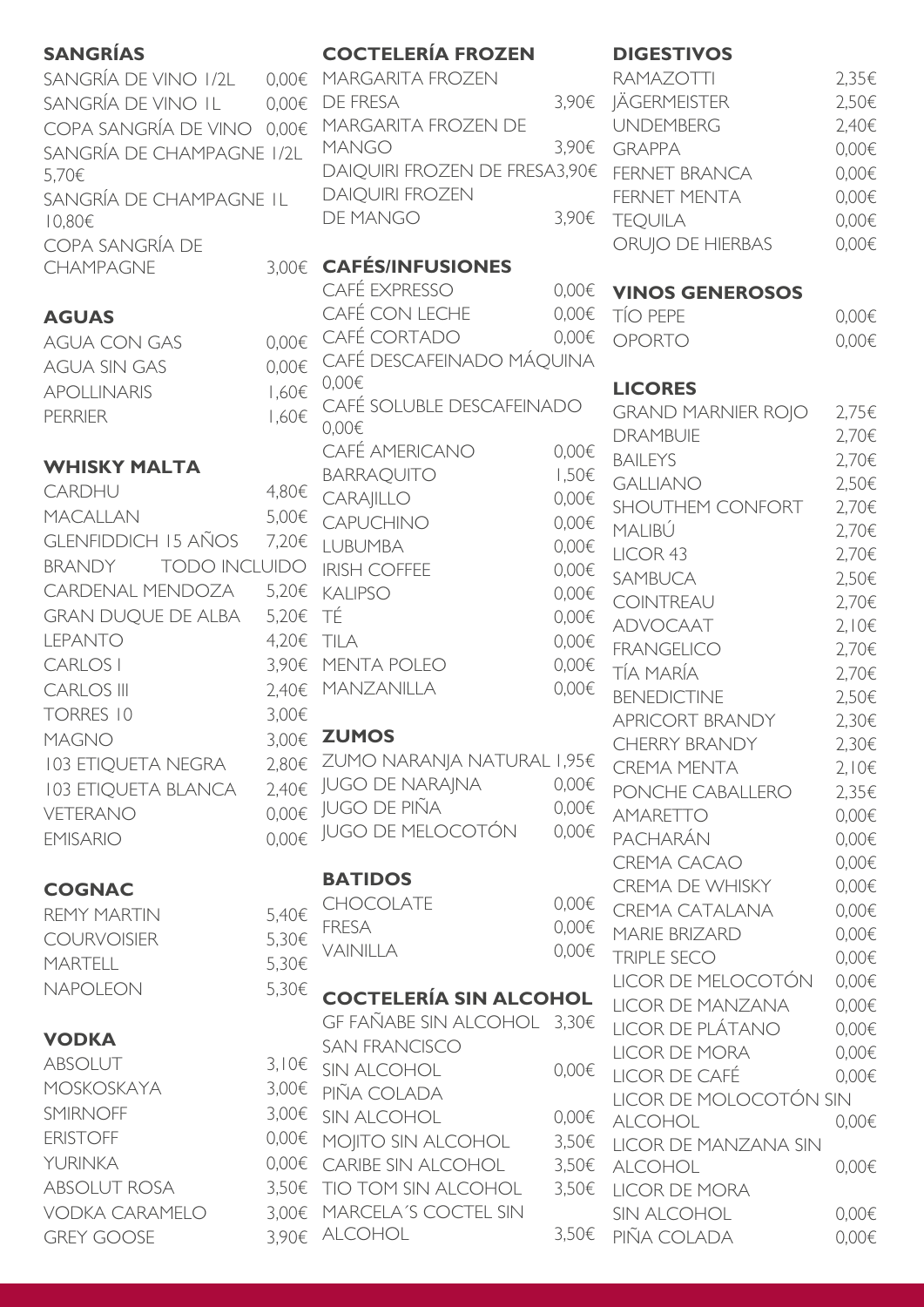# **REFRESCOS**

| COCA COLA BOTELLA     | 1,20€  |
|-----------------------|--------|
| COCA COLA MÁQUINA     | 0,00€  |
| COCA COLA LIGHT       |        |
| <b>BOTELLA</b>        | 1,20€  |
| COCA COLA LIGHT       |        |
| MÁQUINA               | 0,00€  |
| <b>FANTA NARANJA</b>  |        |
| <b>BOTELLA</b>        | 1,20€  |
| <b>FANTA NARANJA</b>  |        |
| MÁQUINA               | 0,00€  |
| FANTA LIMÓN BOTELLA   | 1,20€  |
| FANTA LIMÓN MÁQUINA   | 0,00€  |
| <b>BITTER LEMON</b>   | 1,25€  |
| TÓNICA BOTELLA        | 1,20€  |
| TÓNICA MÁQUINA        | 0,00€  |
| <b>GINGERALE</b>      | 1,25€  |
| <b>RED BULL</b>       | 908, I |
| <b>SPRITE BOTELLA</b> | 1,20€  |
| SPRITE MÁQUINA        | 0,00€  |
| <b>APPLETISER</b>     | 1,75€  |
| NESTEA BOTELLA        | 1,60€  |
| <b>AQUARIUS</b>       | 1,60€  |

# **APERITIVOS**

| MARTINI BIANCO       | 2,10€      |
|----------------------|------------|
| <b>MARTINI SECO</b>  | $2,10 \in$ |
| MARTINI TINTO        | $2,10 \in$ |
| <b>CAMPARI</b>       | 2,35€      |
| <b>PERNOD</b>        | 2,40€      |
| <b>RICARD</b>        | 2,40€      |
| BITTER SIN ALCOHOL   | 1,65€      |
| <b>PASTIS</b>        | 0,00€      |
| <b>CYNAR</b>         | 0,00€      |
| <b>VERMUT BLANCO</b> | 0,00€      |
| <b>VERMUT TINTO</b>  | 0.00€      |
|                      |            |